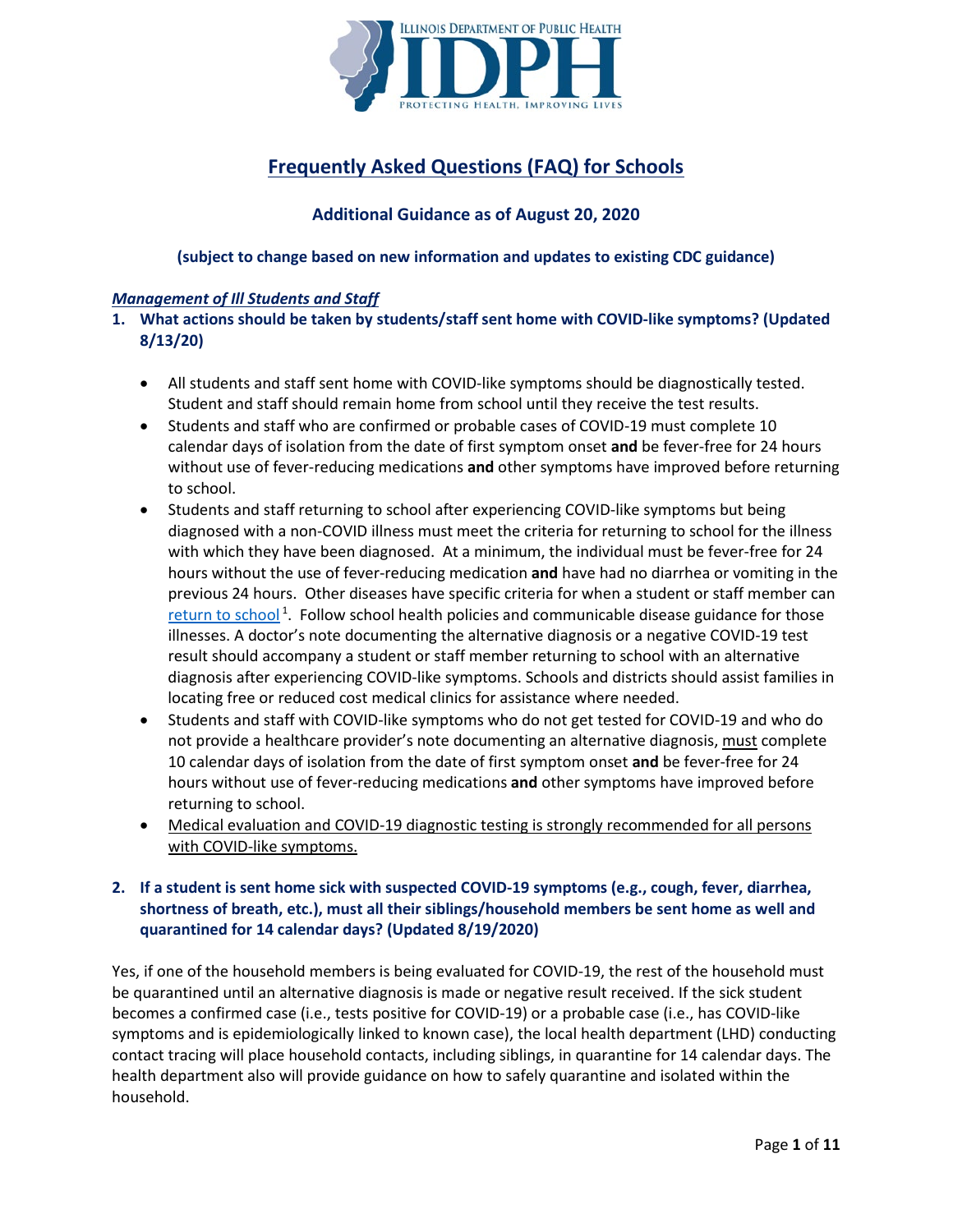# **3. How many symptoms does a person need to have to be considered suspect COVID-19? (Updated 8/18/2020)**

Students and staff exhibiting one or more [COVID-like symptoms in children](https://www.cdc.gov/coronavirus/2019-ncov/hcp/pediatric-hcp.html) should be immediately isolated, and evaluated. Schools should evaluate each student/staff to determine if this symptom is new or if it is part of an existing condition for this student/staff.

# 4. Our current school policy recommends sending children home with a temperature of 100.0°F or greater. The ISBE and CDC guidance both say 100.4°F or greater. Which should we use?

For consistency with CDC and Illinois Joint Guidance for Schools, it is recommended that schools use ≥100.4°F as the threshold for fever.

# **5. If the sick person has a known condition causing the symptoms, e.g., allergies, migraine, etc., can this be taken into consideration?**

Every symptomatic person should be evaluated by their healthcare provider on a case-by-case basis and decisions to test for COVID-19 should be based on their personal health history. Diagnostic testing is strongly encouraged whenever an individual experiences COVID-like symptoms as it is possible to have COVID-19 and other health conditions at the same time. Early diagnosis can prevent further transmission. Individuals who have undergone testing should remain home away from others while waiting for COVID-19 test results.

# **6. If someone has previously tested COVID-19 positive, do they need to be sent home if ill or do they need to be quarantined if named as a close contact? (Updated 8/20/2020)**

Individuals who tested COVID-19 positive within the past 3 months by PCR or Antigen test should not have a suspicion of COVID-19 reinfection, and therefore, do not need to be excluded, isolated or quarantined for a period of 3 months prior to onset date or specimen collection date if asymptomatic.

#### *Contacts to Cases*

#### **7. What is contact tracing?**

Contact tracing is used by health departments to prevent the spread of infectious diseases. In general, contact tracing involves identifying people who have a confirmed or probable case of COVID-19 (cases) and people who they came in contact with (close contacts) and working with them to interrupt disease spread. This includes asking people with COVID-19 to [isolate](https://www.cdc.gov/coronavirus/2019-ncov/if-you-are-sick/quarantine.html) and their contacts to [quarantine](https://www.cdc.gov/coronavirus/2019-ncov/if-you-are-sick/quarantine.html) at home voluntarily.

# **8. Who is a close contact?**

A close contact is anyone (with or without a face covering) who was within 6 feet of a confirmed case of COVID-19 (with or without a face covering), for at least 15 minutes throughout the course of a day. The period of close contact begins 2 calendar days before the onset of symptoms (for a symptomatic person) or 2 calendar days before the positive sample was obtained (for an asymptomatic person). If the case was symptomatic (e.g., coughing, sneezing), persons with briefer periods of exposure may also be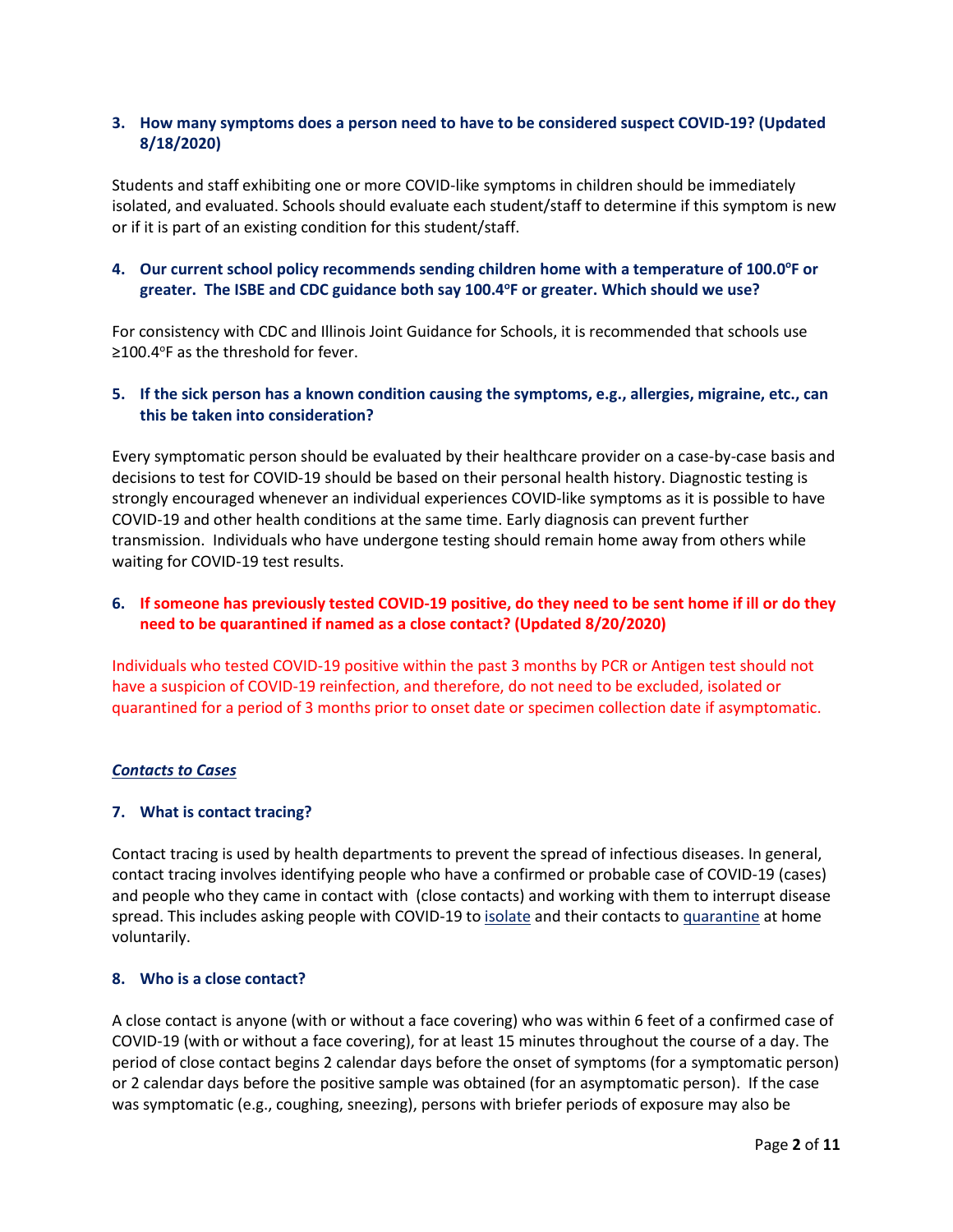considered contacts. Close contacts to a confirmed case of COVID-19 are required to remain in quarantine at home for 14 calendar days starting from the last day of contact with the confirmed case.

#### **9. Who will do contact tracing?**

Contact tracing will be performed by the Local Health Department (LHD), sometimes in partnership with DPH or a community-based organization. However, schools can assist the LHD by identifying all close contacts with a confirmed case. Documentation of assigned seats and taking photos of assembled classes can be useful in helping schools determine who was within 6 feet of a given case.

Schools must be aware of records and confidentiality laws pertaining to school student records, including exceptions for release of information in the event of an emergency and requirements to notify parents and create a record of emergency releases of information. (105 ILCS 10/6(a)(7); 23 Il. Admin. Code 375.60).

#### **10. Is contact tracing only performed when a positive test is received?**

Contact tracing is performed for a confirmed case (laboratory confirmed positive) or a probable case (person with clinically compatible COVID-like symptoms and epidemiologically linked (known exposure) to a confirmed case or testing positive by an antigen test).

# **11. If a confirmed or probable COVID-19 case is identified in a classroom, or on a school bus, who will be considered close contacts that need to be quarantined for 14 calendar days? Will this include the entire classroom or all the students on the bus?**

Exposure in a classroom should be limited to everyone with whom the confirmed or probable COVID case had close contact, within 6 feet, for at least 15 minutes throughout the course of a day. Exposure on a bus must include everyone who sat within 6 feet of the confirmed or probable COVID case for 15 minutes or longer. A possible approach to identifying close contacts on a bus would be to include persons who sat 3 rows in front and 3 rows behind the confirmed or probable COVID case.

# **12. If the close contact and the COVID case were both wearing their cloth face coverings when the exposure occurred, is the close contact still required to be quarantined?**

Yes. While there is strong evidence that face coverings significantly reduce the risk of infection, the likelihood for transmission cannot be ruled out.

# **13. Is a physician's note required to return to school after a 'close contact' to a case completes 14 calendar days in quarantine?**

Persons who remain asymptomatic throughout 14 calendar days of quarantine do not need a physician's note to return to school. During the quarantine period, a contact tracer will be closely monitoring the contact to confirm they remain asymptomatic.

#### **14. What is the definition of an outbreak in schools?**

Two confirmed cases of COVID-19 infections occurring within 14 calendar days of each other in individuals in the same classroom would meet the case definition for an outbreak. This is because the cases would be epidemiologically linked (known exposure to) with respect to place (same classroom)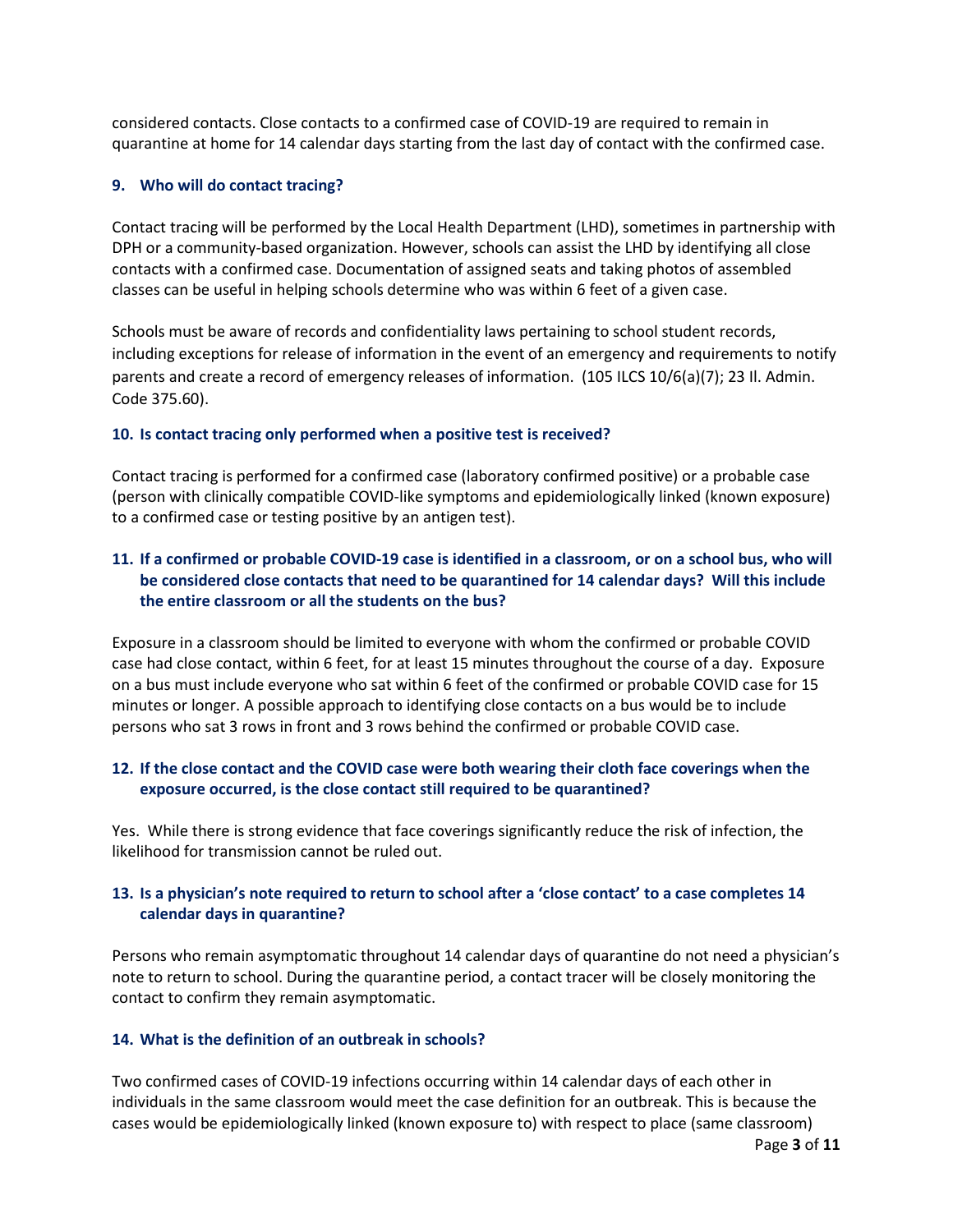and time (within 14 calendar days). This would prompt an investigation by the LHD that may result in recommendations for testing and quarantining all students/staff in the affected classroom.

## *Special Situations/Other Groups*

#### **15. Can the school nurse administer nebulizer treatments on campus?**

Where possible, nebulizer treatments should be scheduled to be administered at home or the student may switch to metered dose inhalers with spacers for use at school. Nebulizer treatments, if required to be administered at school, should be done in a separate room with only the school nurse and student present. Nebulizer treatments should be administered to only one student at a time. If a window or fan is available, open the window and vent the fan to blow out of the window. The person administering the treatment should wear personal protective equipment (PPE) including a fit-tested N95/KN95 respirator, a face shield or goggles, gown, and gloves. Hand hygiene (washing) should be performed before donning (putting on) and after doffing (removing) PPE. Upon completing the nebulizer treatment, the student should perform hand hygiene. The room should be left vacant for a period of time (suggested minimum of 2 hours) then thoroughly cleaned and disinfected. Consult with individual student health care providers, if applicable, and Individualized Education Program (teams to determine the best modality to meet students' needs on an individualized basis. Appropriate consents must be obtained for communication with outside providers. Review IEPs, 504 Plans, asthma action plans, or Individualized Health Plans to determine if these plans will need to be amended or modified.

## **16. Playing of some music instruments and singing are recognized as ways COVID-19 can be spread more easily by respiratory droplets. How can we prevent transmission in band or music classes?**

Whenever possible, hold music classes outside. When possible, music classes held indoors should occur in well-ventilated spaces and if possible, with windows open. Ensure students (and teachers) are physically distanced from each other by at least 6 feet and consider increasing the amount of social distancing more than 6 feet if space allows. Have students in one line or stagger spacing to ensure maximum distancing. Students should not face each other. Instruments where air is blown into or through should be turned so that expelled air does not go towards others. Consider using instrument covers to prevent spread.

# **17. Occasionally, students share music, equipment, and even instruments. How do we manage these situations?**

Avoid sharing instruments. If instruments must be shared (e.g., drums), they should be cleaned and disinfected between students <sup>2</sup> . Music reeds and mouthpieces should **not** be shared. Note that some instrument surfaces may be damaged by cleaning and disinfecting products, so contact your instrument dealer for guidance on disinfection, and follow the manufacturer's instructions for cleaning. Discourage the sharing of music stands so that students do not inadvertently move closer to each other to see the music.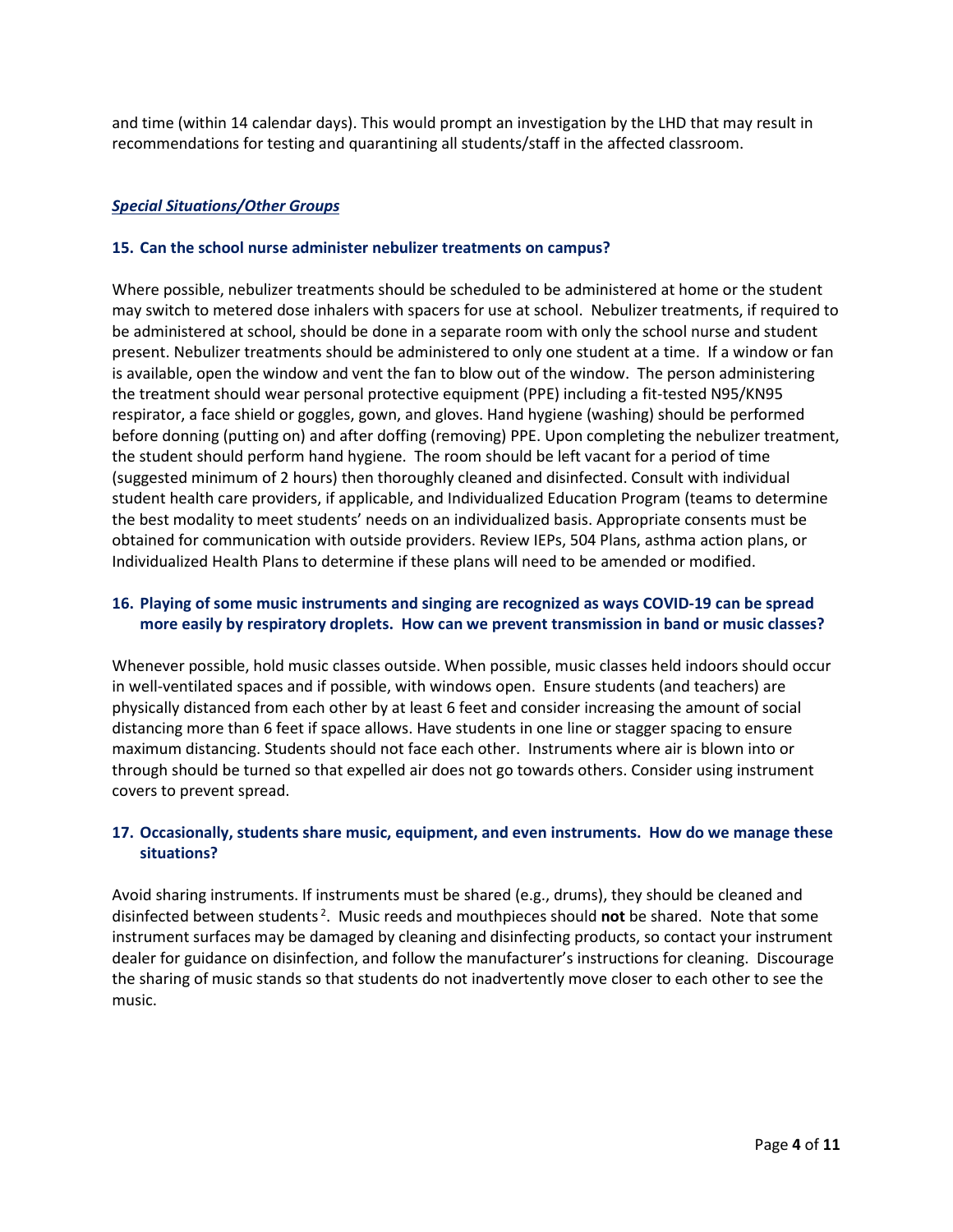# **18. If an athlete is diagnosed with COVID-19, is it up to the school to notify all other teams that the athlete has been in contact with?**

Yes – the school should make generic notifications to other schools and teams with which the confirmed or probable COVID athlete may have had contact without identifying the person's name. Provide minimal information to protect confidentiality, but enough for the school to respond as needed. The LHD can assist in making this notification.

# **19. What is the role of the Local Health Department in a situation involving an athlete diagnosed with COVID-19?**

The LHD will conduct contact tracing to identify close contacts (including household, social, and sportrelated) to the case and place them in quarantine for 14 calendar days.

# *Testing*

#### **20. What is the average amount of time after receiving a COVID test that results will be received?**

Turnaround time (TAT) for laboratory test results is dependent on laboratory capacity. Typically, the TAT for test results from the state lab is 2-3 calendar days. The TAT can increase when the demand for testing is high. Private reference labs may be able to offer a shorter TAT and should be considered as an option for testing.

#### **21. Can the school be notified of a confirmed or probable case as quickly as possible?**

Schools should ask parents/guardians to notify the school as quickly as possible with any confirmed or probable COVID-19 cases. It is important that schools communicate this expectation to parents/guardians early and often. The local health department (LHD) will also receive a report of a confirmed or probable case from either a lab or provider. However, the report does not necessarily include school information (unless the school was the test submitter). This means that the LHD must obtain this information by interviewing the case/parent/legal guardian. The LHD will notify the school as soon as they have acquired the school information. Schools should identify a point of contact for LHDs, including someone who can be reached after hours.

# **22. If a student or staff member presents a note or negative COVID-19 test result, for how many days is that test result valid?**

A negative polymerase chain reaction (PCR) test is valid only for the day on which it was reported. It denotes that on the day that the sample was collected, the individual being tested did not have any detectable virus in their system. Because the incubation period (time from exposure to infection) for COVID-19 is 2-14 calendar days, a person with a negative test may still develop infection at some point during the incubation period.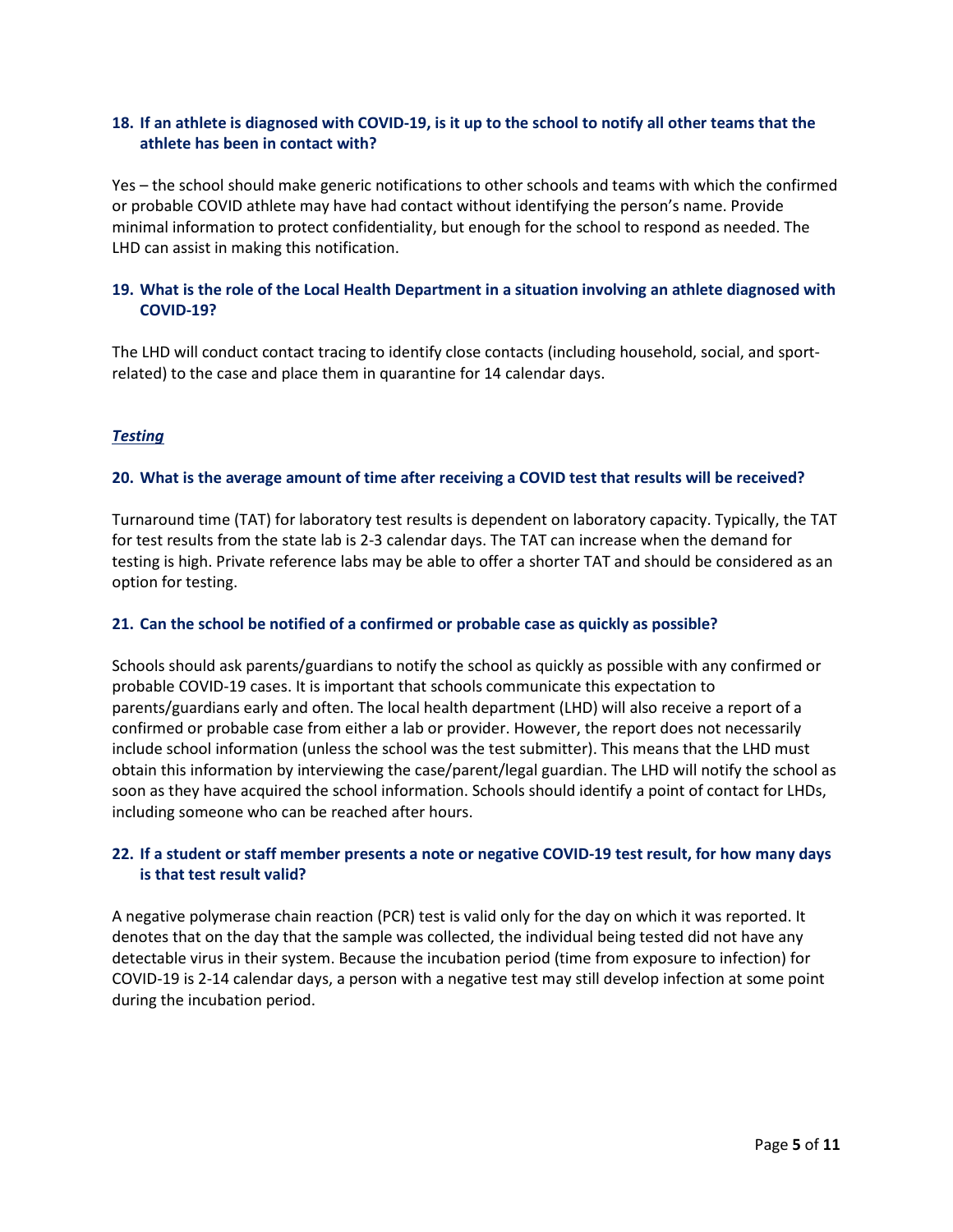## *Personal Protective Equipment (PPE)*

#### **23. What PPE is required to work in or attend school?**

All persons on school grounds including students, teachers, school nurses, administrative and secretarial staff, food service personnel, custodial staff, public safety personnel, etc., must wear a face covering at all times when in school or in transit to and from school via group conveyance (i.e., school buses), unless a specific exemption applies.

#### **24. What is the primary purpose of a face covering?**

The primary purpose of a face covering is to prevent the wearer from potentially exposing or infecting others. To be effective, face coverings must be worn properly and must completely cover both the nose and mouth.

#### **25. How should cloth face coverings be cleaned and stored?**

Personal [cloth face coverings s](https://www.cdc.gov/coronavirus/2019-ncov/downloads/cloth-face-coverings-information.pdf)hould be taken home, [laundered](https://www.cdc.gov/coronavirus/2019-ncov/prevent-getting-sick/how-to-wash-cloth-face-coverings.html) daily, dried in a dryer, and reused. Personal cloth face coverings should be stored between uses in a clean sealable paper bag or breathable container.

#### **26. When should a face covering be changed?**

Face coverings must be changed immediately if soiled, wet, or torn.

# **27. Can face coverings be removed at certain times? (Updated 8/18/2020)**

Yes – face coverings may be temporarily removed at school:

- When eating
- When outdoors and physical distancing of at least 6 feet can be maintained
- When playing a musical instrument outdoors with at least 6 feet social distancing
- If using a face shield when other methods of protection are not available or appropriate [\(https://www.isbe.net/Documents/IDPH-Update-Appropriate-Use-Face-Shields.pdf\)](https://www.isbe.net/Documents/IDPH-Update-Appropriate-Use-Face-Shields.pdf)
- For staff, when alone in classrooms or offices with the door closed

Strict adherence to social distancing should be maintained when face coverings are removed in limited situations.

#### **28. What if a student or staff member is unable to tolerate wearing a face covering?**

Individuals who have a condition or medical contraindication (e.g., difficulty breathing) that prevents them from wearing a face covering are required to provide documentation from the individual's physician. These persons may wear a face shield in lieu of a face covering; however social distancing must be strictly enforced. Measures to reduce risk of exposure for these persons should be implemented where possible.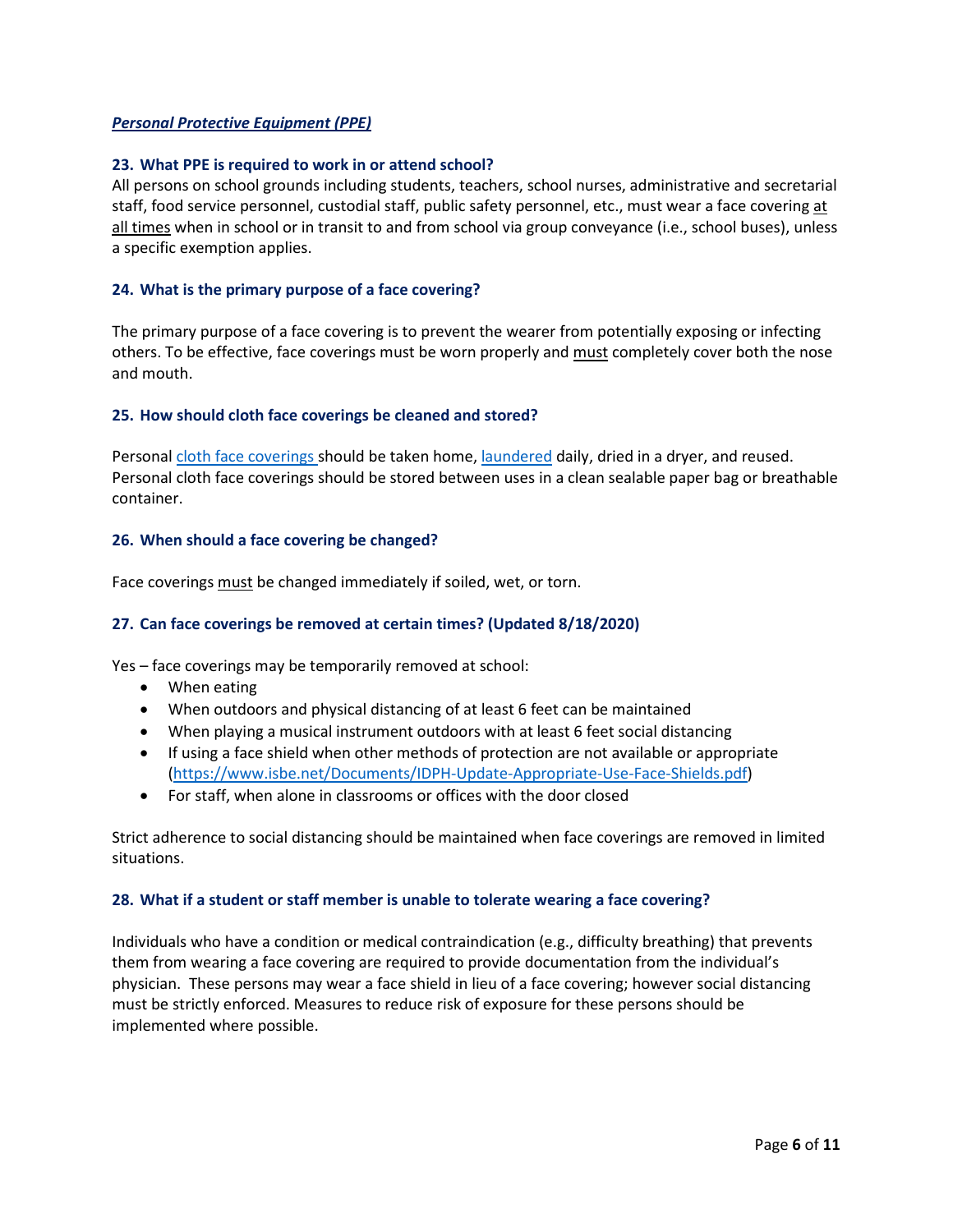# **29. What PPE is required by school nurses who are assessing a student or staff member reporting COVID-like symptoms? (Updated 8/18/2020)**

If the nurse is screening a sick individual, it will be safest for them to be wearing a fit-tested N95 mask, eye protection with face shield or goggles, gown, and gloves. When performing clinical evaluation of a sick individual, school nurses will use enhanced droplet and contact transmission-based precautions. Staff performing this evaluation should use appropriate personal protective equipment (PPE) including:

- Fit-tested N95 respirator
- Eye protection with face shield or goggles
- Gown
- Gloves

Any staff member who may be involved in the assessment or clinical evaluation of a student or staff member with COVID-like symptoms should be trained on the type of PPE required and how to don (put on) and doff (remove) it correctly and safely.

Respirators such as N95s must be used as part of a written respiratory protection program. 3 OSHA requires that N95 masks be fit tested prior to use. This is an important step to ensure a tight fit for the mask to be effective in providing protection.

# **30. Can a face shield be worn instead of a face covering?**

Because respiratory droplets may be expelled from the sides and bottom of face shields, they do not provide adequate 'source control' and should only be used as a substitute for face coverings in the following limited circumstances:

- Individuals who are under the age of 2
- Individuals who are unconscious, incapacitated, or otherwise unable to remove the cover without assistance
- Students who provide a physician's note as documentation that they have a medical contraindication (a contraindication or condition that makes masking absolutely inadvisable) to wearing a face covering
- Teachers needing to show facial expressions where it is important for students to see how a teacher pronounces words (e.g., English learners, early childhood, foreign language, etc.). However, teachers will be required to resume wearing face coverings as soon as possible. Preferred alternatives to teachers wearing face shields include clear face coverings or video instruction. There must be strict adherence to social distancing when a face shield is utilized.

# **31. Who has the credentials to be able to provide a medical note or perform a routine health checkup?**

IDPH recommends that a physician licensed to practice medicine in all branches of medicine, as defined in [105 ILCS 5/27-8.1,](https://secure-web.cisco.com/1zgfCDXrw82k6g_hkR9ZelcNSHgnADRQoe_GeyxISAKABe1OV89kukFkbRGLlb4v_7ooEJVWeXYbufQdspi9omgtWi2vW-nrE6YgjKoPSMG_S3tqWVX2pYDtMJ77Op206qnsotvv_BT2_22JnQjs2RUTP_F2z0c8KaeBz7y-d7RS9lH0LjMfuOY858_hKCOI1EMKb0ogcGBz8e6s1e5jSmwwJizdxwhjYNYQtSW1iEzXWXwWxGQVibEisFgIJ_3qE_g8qXN4Wjk88KhOqAJGV99HKlr96Hap8EeqwbYwX-3-u81T_s7-F23i7yqFPGdGPTfVaVlprzFMFQGD_HyQ0iTK1VPGKNKOqIrjtYaqdaX2S020xkjkTJ8Rdg-Tt1a4k7x6hij-rn8raZNyAbc36-Zo8vVUM9UAojB3SddOLdEAET48je4qWpPIgJUcg3Is_/https%3A%2F%2Filga.gov%2Flegislation%2Filcs%2Ffulltext.asp%3FDocName%3D010500050K27-8.1) be referred to for providing medical notes and performing routine health checkups.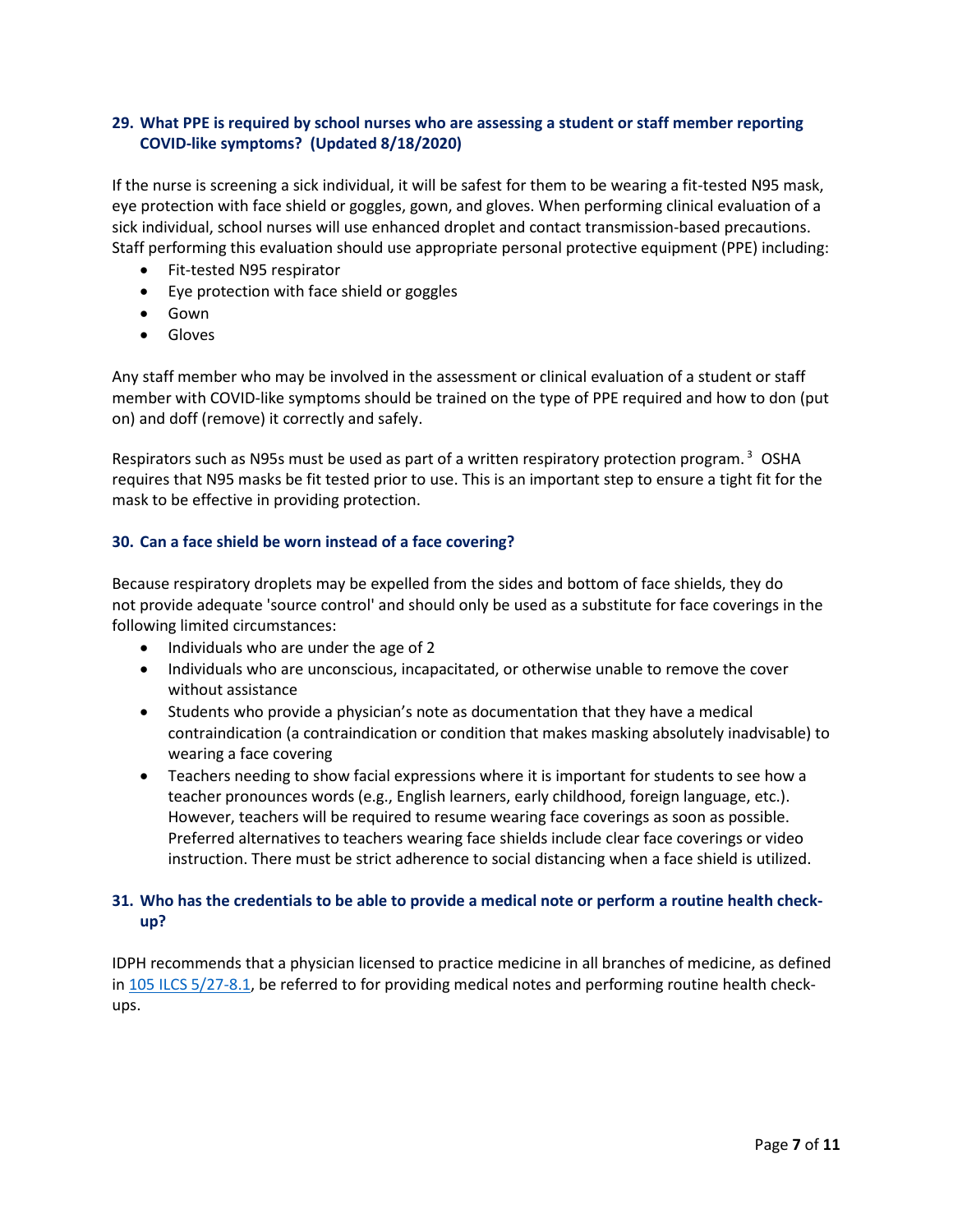# **32. How should schools handle students with IEPs or 504 plans who cannot tolerate a face covering or a face shield?**

Students with an Individualized Education Program (IEP) or 504 Plan who are unable to wear a face covering or face shield due to a medical contraindication may not be denied access to an in-person education if the school is offering in-person education to other students. Staff working with students who are unable to wear a face covering or shield due to a medical contraindication should wear approved and appropriate PPE based on job specific duties and risks and maintain social distancing as much as possible. Other students should also remain socially distant from students who are unable to wear a face covering or face shield due to a medical contraindication. Schools should consult with their local public health department regarding appropriate PPE for these situations.

#### **33. Can athletic face coverings, e.g., neck warmers be used as a substitute for cloth face coverings?**

CDC recommends that people wear cloth face [coverings](https://www.cdc.gov/coronavirus/2019-ncov/prevent-getting-sick/diy-cloth-face-coverings.html) in public settings and when around people who don't live in your household, especially when other social [distancing](https://www.cdc.gov/coronavirus/2019-ncov/prevent-getting-sick/social-distancing.html) measures are difficult to maintain. Cloth face coverings are recommended as a simple barrier to help prevent respiratory droplets from traveling into the air and onto other people when the person wearing the cloth face covering coughs, sneezes, talks, or raises their voice. This is called source [control.](https://www.cdc.gov/coronavirus/2019-ncov/prevent-getting-sick/cloth-face-cover-guidance.html) It is not known if athletic face coverings/neck warmers provide any benefit as source control to protect others from the spray of respiratory particles. CDC does not recommend use of athletic face coverings/neck warmers as a substitute for cloth face coverings.

#### **34. Can you provide recommendation on cleaning?**

Schools should follow CDC's **[guidance for cleaning and disinfecting public spaces, workplaces,](https://www.cdc.gov/coronavirus/2019-ncov/community/reopen-guidance.html)  [businesses, schools](https://www.cdc.gov/coronavirus/2019-ncov/community/reopen-guidance.html) and homes. Cleaning and disinfection products should not be used by children or near children**, and staff should ensure that there is adequate ventilation when using these products to prevent children or themselves from inhaling toxic fumes.

# **35. What kind of PPE is required for staff who clean areas used by a suspected or known COVID case? (Updated 8/20/20)**

If a janitor is cleaning an area used by a suspected or known COVID case, it will be safest for them to be wearing a fit-tested N95 mask, eye protection with face shield or goggles, gown, and gloves.

#### *School Closure*

# **36. If there is a confirmed or probable case of COVID-19 within a school, what are the recommendations for school closure?**

Decisions for temporary closure of a school will be made by school leaders in consultation with the LHD during its investigation of a case or cluster of cases. If the LHD determines that there is a risk to the school community, the school may be closed temporarily for cleaning and disinfection. This initial shortterm dismissal allows time for the local health officials to gain a better understanding of the COVID-19 situation impacting the school. This also allows the local health officials to help the school determine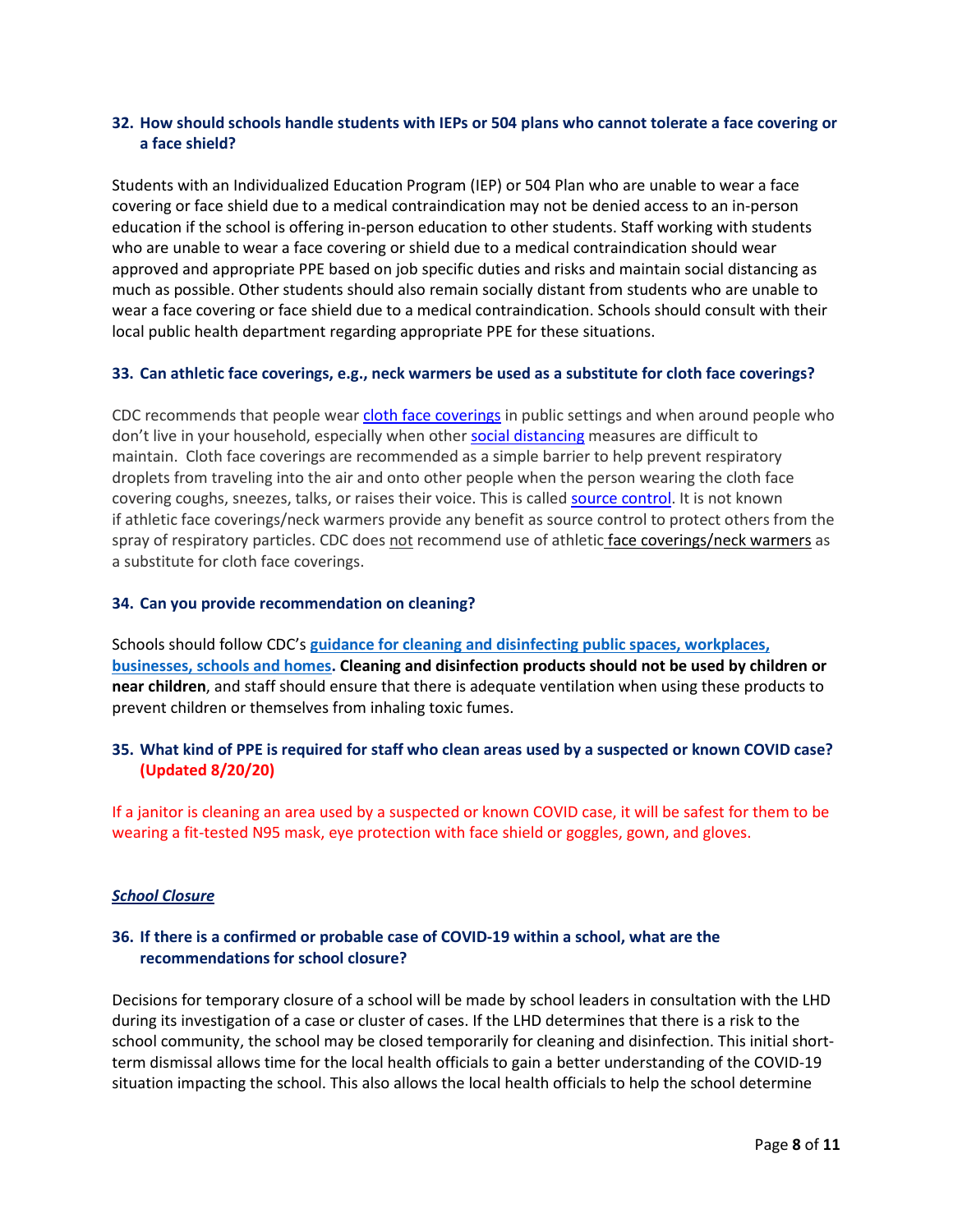appropriate next steps, including whether an extended dismissal duration is needed to stop or slow further spread of COVID-19.

#### **37. Are there alternative strategies to school closure that may be considered or employed?**

Alternative strategies, less drastic than closure, might include:

- Quarantining the affected classroom where social distancing is challenging (e.g. early childhood).
- Suspending affected classes or closing playgrounds.
- Canceling non-essential activities and meetings.
- Keeping students in constant class groups or classrooms and moving teachers routinely between classes.
- Increasing spacing between students in classes.
- Shortening the school week.
- Staggering school start and lunch/break times across year groups or classes.

#### *Communication and Reporting*

# **38. Are schools required to report information to the local health department including cases, type and onset of symptoms, number of exposed persons, etc.?**

Yes – schools must cooperate with the LHD to provide relevant information needed for mitigating the spread of COVID-19 infection and must be reported to the LHD for use in surveillance and contacting tracing public health activities. Schools must be aware of records and confidentiality laws pertaining to school student records, including exceptions to release of information in the event of an emergency, and requirements to notify parents and create a record of emergency releases of information. (105 ILCS 10/6(a)(7); 23 Il. Admin. Code 375.60).

# **39. Is there a template letter for schools to use when notifying parents/guardians, students, and staff of a case of COVID-19?**

Yes, a template letter can be found here: [https://www.isbe.net/\\_layouts/Download.aspx?SourceUrl=/Documents/Case-School-sample](https://www.isbe.net/_layouts/Download.aspx?SourceUrl=/Documents/Case-School-sample-letter.docx)[letter.docx.](https://www.isbe.net/_layouts/Download.aspx?SourceUrl=/Documents/Case-School-sample-letter.docx)

# **40. Is it a Family Educational Rights and Privacy Act (FERPA) violation to notify the LHD/IDPH or staff and parents of a confirmed or probable case(s) in our school?**

No – a laboratory confirmed case of COVID-19 is reportable within 3 hours to the Local Health Department per the **[Communicable Disease Code](ftp://www.ilga.gov/JCAR/AdminCode/077/07700690sections.html)**. Identifiable information on a student or staff member including name and contact information, is reportable to IDPH or to the local public health authority for any notifiable disease or condition.

Schools must be aware of records and confidentiality laws pertaining to school student records, including exceptions to release of information in the event of an emergency, and requirements to notify parents and create a record of emergency releases of information. (105 ILCS 10/6(a)(7); 23 Il. Admin. Code 375.60).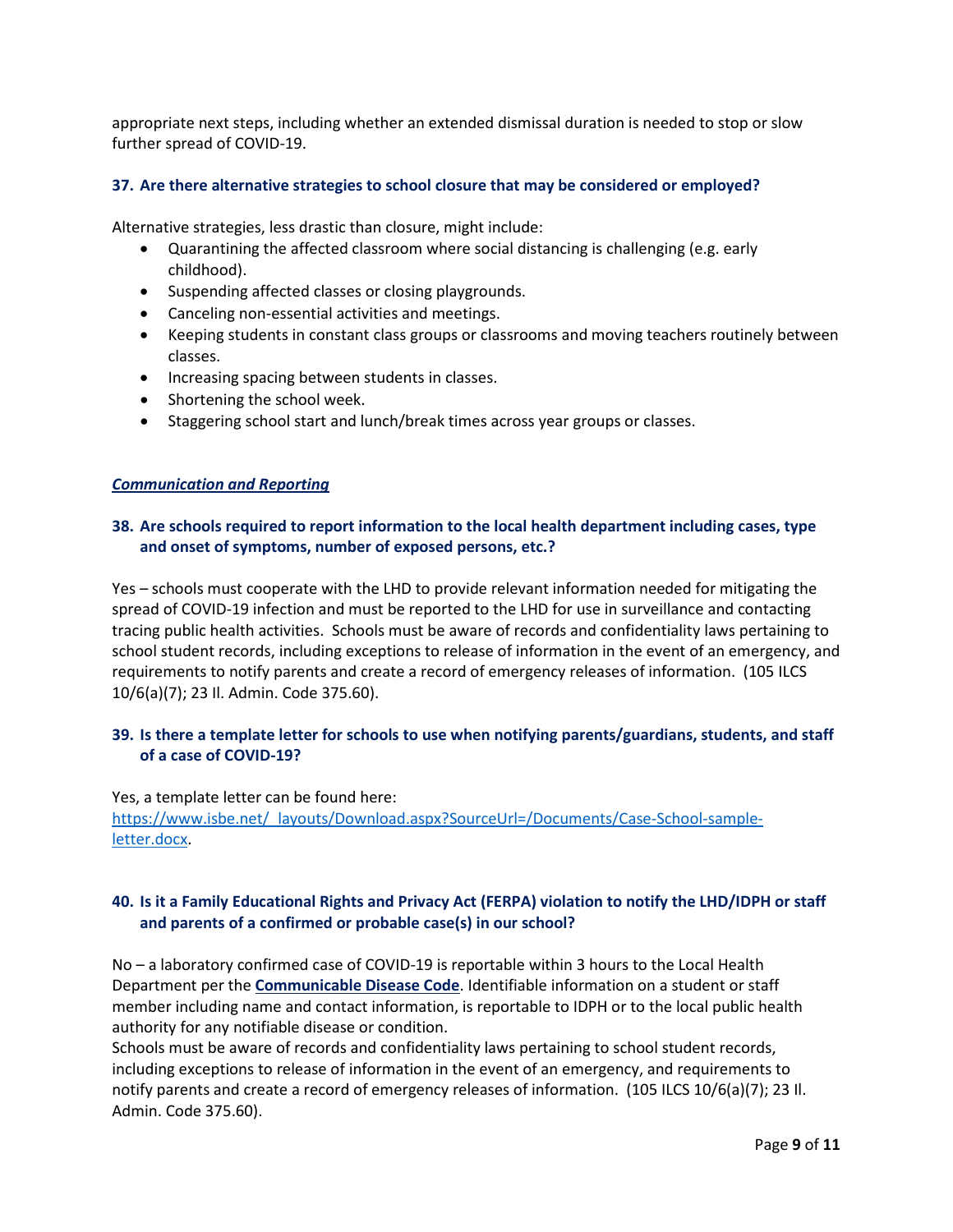## **41. Does contact tracing violate the Health Insurance Portability and Accountability Act (HIPAA)?**

No. The HIPAA Privacy Rule allows for reporting by covered entities to public health for the purpose of preventing the spread of infectious diseases. HIPAA recognizes the legitimate need for public health authorities, and others responsible for ensuring public health and safety, to have access to protected health information to carry out their public health mission<sup>4</sup>.

# **42. If we have a case of COVID-19 in a student at our school, what is our responsibility for notifying schools attended by siblings of the case?**

There is no need to notify a school attended by siblings of a sick individual. If the sick individual tests positive for COVID-19 or becomes a probable case, the LHD conducting contact tracing will place siblings in quarantine for 14 calendar days and facilitate parental notification to the school(s) attended by siblings of the case.

# **43. Besides public health authorities, who should be notified of a case of COVID-19 at our school? Must we notify the entire district, or only the classroom or the building?**

Communication of a confirmed or probable case of COVID-19 to the district and school community should align with the school's policy for notification of cases of communicable diseases. The communication message should counter potentia[l stigma](https://www.cdc.gov/coronavirus/2019-ncov/daily-life-coping/reducing-stigma.html) and discrimination. In such a circumstance, it is critical to maintain confidentiality of the student or staff member as required by the Americans with Disabilities Act, the Family Education Rights and Privacy Act, and the Illinois School Student Records Act

#### *Travel Restrictions*

# **44. Are there any current domestic or international travel restrictions for which we should be monitoring and excluding students and staff? (Updated 8/20/20)**

There is widespread, ongoing transmission of novel coronavirus worldwide. Anyone who has traveled internationally in the past 14 calendar days should stay home and monitor their health. Schools should follow the CDC's Public Health Guidance for Potential COVID-19 Exposure Associated with International or Domestic Travel [\(https://www.cdc.gov/coronavirus/2019-ncov/php/risk-assessment.html\)](https://www.cdc.gov/coronavirus/2019-ncov/php/risk-assessment.html). There is no current statewide guidance in Illinois for quarantining domestic travelers. However, some counties or municipalities do require or recommend 14 calendar days of quarantine for travelers returning from states with high community prevalence of COVID-19. IDPH does receive frequent notifications of travelrelated exposures. If public health is notified that a student or staff member is a contact to a COVID-19 case as a result of travel, quarantine for 14 calendar days will be required. As an employer working with vulnerable populations, school administrators may consider advising staff who travel that they are required to quarantine (if exposed) due to travel.